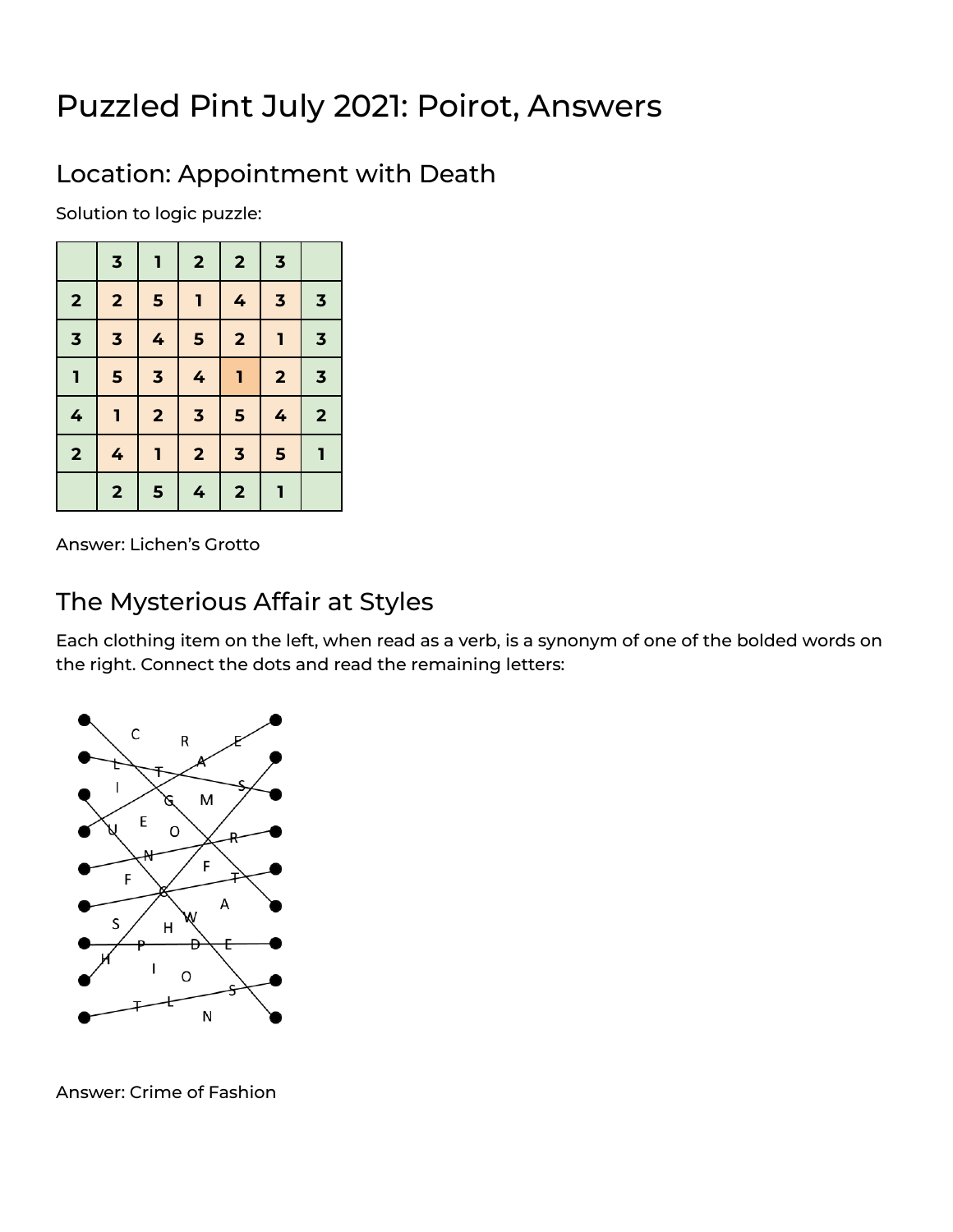# The A.B.C. Murders

All the answers contain three consecutive letters from the alphabet, highlighted by the grey cells.

| P | O |   |          |         |   |   |                 |       | E T I C D E V I C E |              |                |                   |   |
|---|---|---|----------|---------|---|---|-----------------|-------|---------------------|--------------|----------------|-------------------|---|
|   |   |   | S        | Y       |   |   | $N$ $O$ $P$ $S$ |       | $\perp$             | S            |                |                   |   |
|   |   |   | Μ        | $\circ$ |   |   | N[0 P]          |       | $\mathsf{L}$        | Y            |                |                   |   |
|   |   |   |          |         | Q |   | R S C           |       | A                   | N            |                | $N \mid E \mid R$ |   |
| R | U | B |          |         |   |   | B E R S T A     |       | M                   | $\mathsf{P}$ |                |                   |   |
|   |   |   | С        |         |   |   | O S T U M E     |       |                     |              |                |                   |   |
|   |   |   | $\times$ | E       |   |   | $N$ $O$ $P$ $H$ |       | O                   | B            | $\overline{1}$ | A                 |   |
|   |   |   |          | Ρ       | O | P |                 | $Q$ U | $\mathbf{L}$        |              | Z Z E          |                   | S |

Answer: Doorstop

### Five Little Pigs

The answers to the pig, hog, and boar clues contain the words "pig", "hog", or "boar", respectively. These can all be found in the word search, with the we symbol replacing "pig", "hog", or "boar".

| <b>Pigs</b>                                                                           | <b>Hogs</b>                                                             | <b>Boars</b>                                                       |
|---------------------------------------------------------------------------------------|-------------------------------------------------------------------------|--------------------------------------------------------------------|
| This little pig prevents food<br>from entering the windpipe.<br><b>EPIGLOTTIS</b>     | This little hog is actually a<br>small spiny mammal.<br><b>HEDGEHOG</b> | This little boar is alongside a<br>beach.<br><b>BOARDWALK</b>      |
| This little pig will sort things<br>into restrictive categories.<br><b>PIGEONHOLE</b> | This little hog is nonsense!<br><b>HOGWASH</b>                          | This little boar can be<br>corrugated.<br><b>CARDBOARD</b>         |
| This little pig is colouring.<br><b>PIGMENT</b>                                       | This little hog is<br>reddish-brown and wooden.<br><b>MAHOGANY</b>      | This little boar is behind the<br>bed.<br><b>HEADBOARD</b>         |
| This little pig uses a cipher.<br><b>PIGPEN</b>                                       | This little hog causes disease.<br><b>PATHOGEN</b>                      | This little boar has regularly<br>spaced holes.<br><b>PEGBOARD</b> |
| This little pig is stuck in a<br>cask.<br><b>SPIGOT</b>                               | This little hog was a Japanese<br>military ruler.<br><b>SHOGUN</b>      | This little boar is right on a<br>boat.<br><b>STARBOARD</b>        |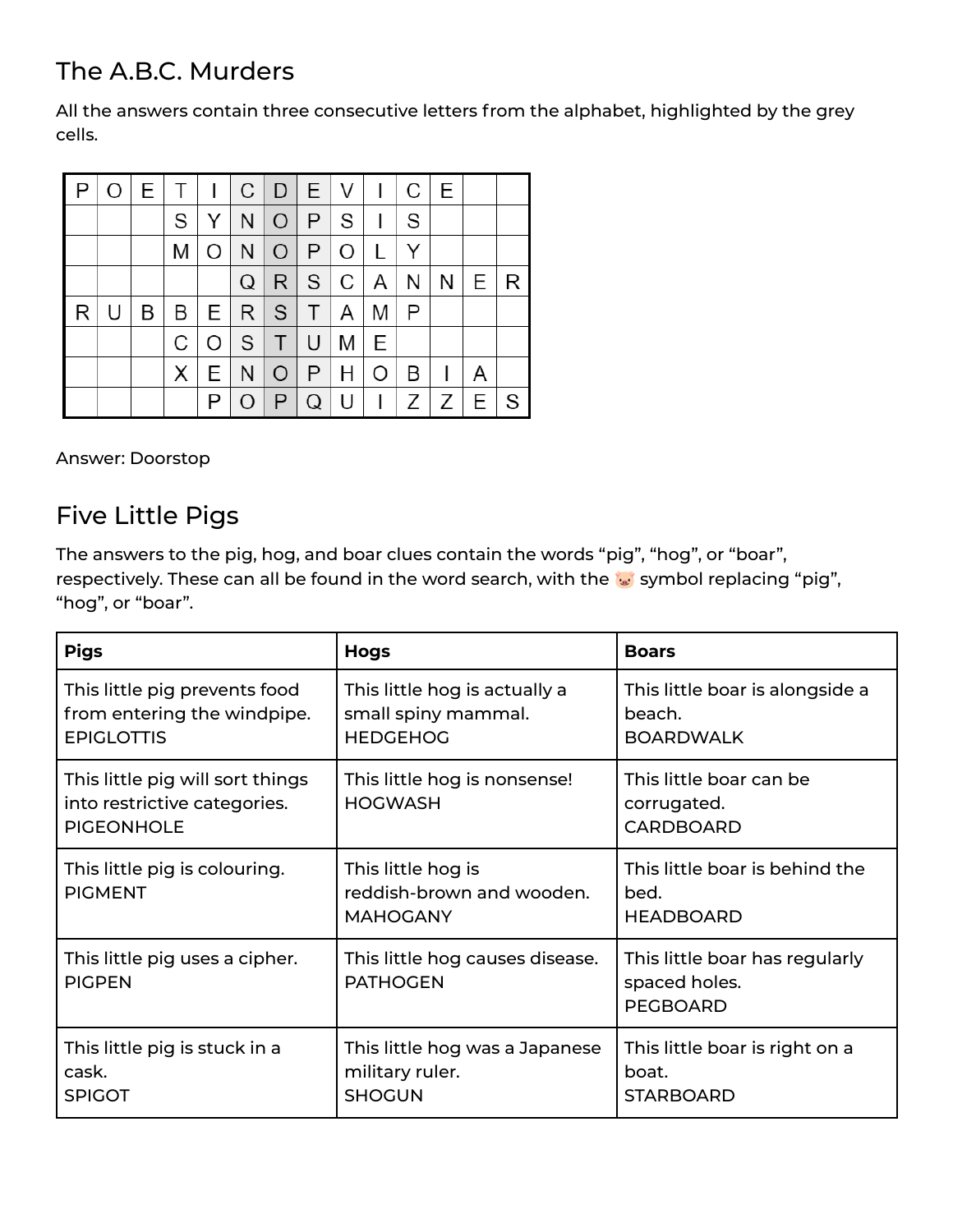Unused squares in the word search are highlighted below:



The unused squares spell "WART : FROM THE LION KING".

Answer: Pumbaa

#### Murder on the Orient Express

Solution to logic puzzle:



Following the tracks from beginning to end, we get this expression: 1+2+5/2+8\*6-9\*8+5+1\*5+3\*7+4\*3-2\*6

Solving it one step at a time (i.e., no order of operations), the final value is 321738, which spells "BELIZE" when read upside-down from a calculator.

Answer: Belize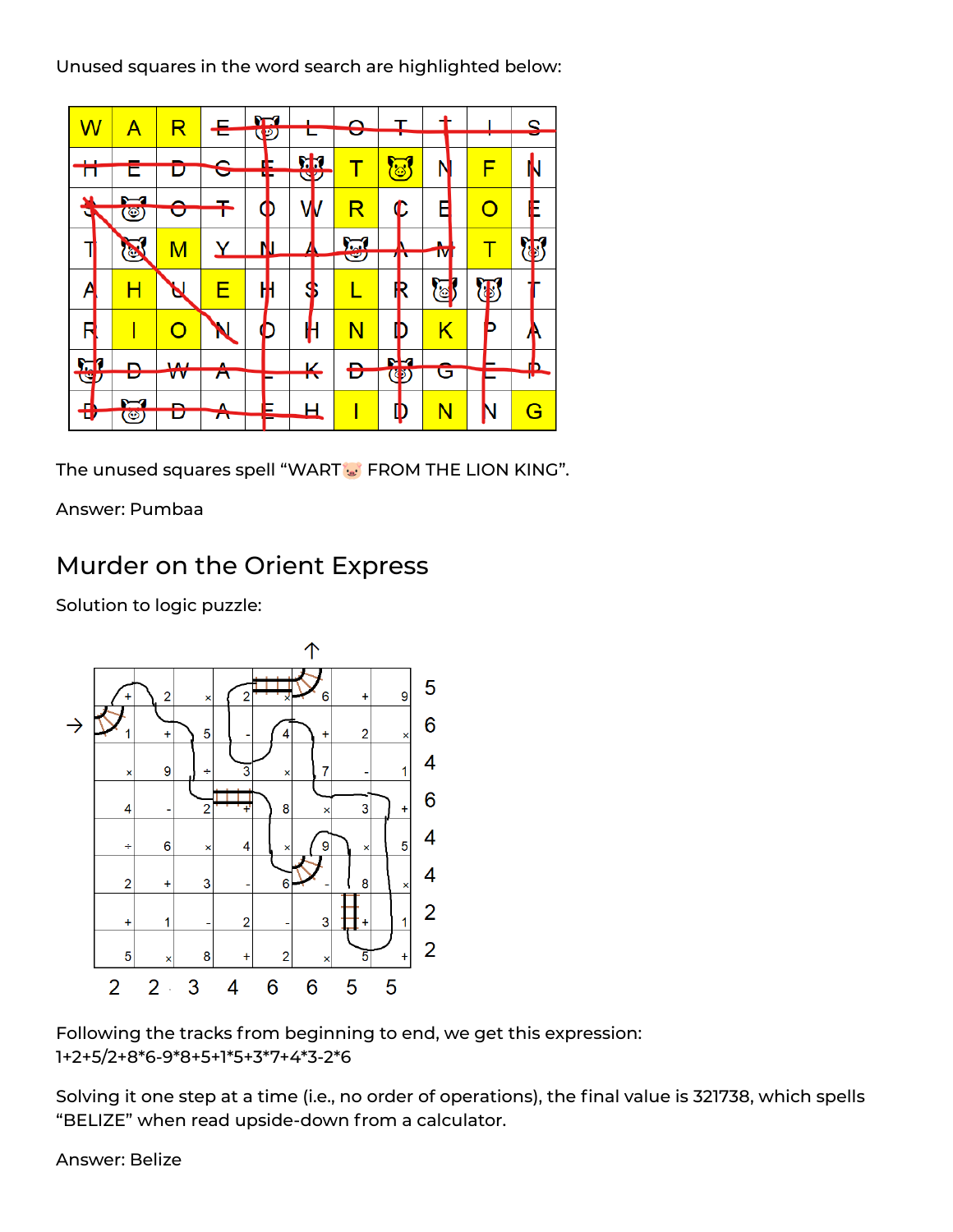# Meta: The Big Four

Each of the four answers is an anagram of one of the map locations, with a letter missing.

Crime of fashion + N = Finnish Cafe Room

Doorstop + E = Rodeo Post

Pumbaa + W = Wama Pub

Belize + S = Lee's Biz

| <b>Beret</b><br>Craze | Sir<br><b>Steak</b> | Forecast<br>Center | The<br>Flounder<br>Society | Powder<br>Ham 4 U |
|-----------------------|---------------------|--------------------|----------------------------|-------------------|
| Gabe's                | A Cat Herd          | A&J                | Grapple                    | Eco Bike          |
| Cab                   | Ringer              | Scallop            | Jigs R Us                  | Hollow            |
| Deficit of            | Lee's Biz           | Downtown           | Lichen's                   | Tim's Place       |
| Plums                 | $\frac{C}{4}$       | Square             | Grotto                     | o' Tuna           |
| Rodeo                 | <b>Third Butte</b>  | Wama               | <b>Top Mint</b>            | lon               |
| Post                  | <u>Deli</u>         | Pub                | Chemist                    | Loader            |
| The Scotch            | Finnish             | Bobby's            | Wuli                       | Beige             |
| Port                  | Cafe Room <b>\</b>  | Fishbowl           | Bar                        | Sill              |

The four locations are adjacent to Third Butte Deli on the map, and their extra letter corresponds to the direction to head to find the final location, Third Butte Deli. Hasting's final exclamation is the anagram of Third Butte Deli with the letters reordered as per the provided numbers.

Answer: The Butler Did It